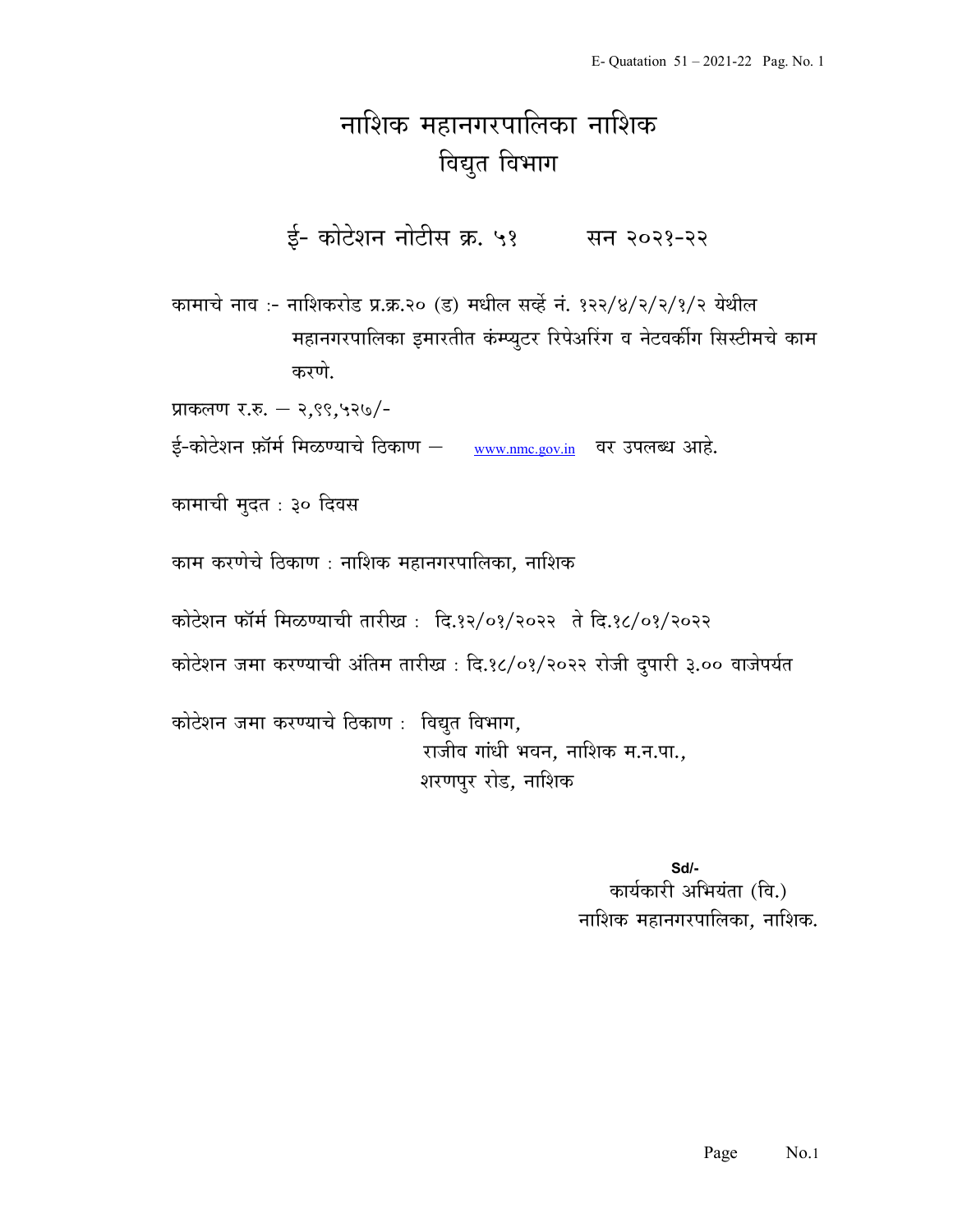| <b>NASHIK MUNICIPAL CORPORATION</b> |                                                                                                    |                |                                                                                                                                                                                                                                                                                                                                                                                                             |  |  |  |  |
|-------------------------------------|----------------------------------------------------------------------------------------------------|----------------|-------------------------------------------------------------------------------------------------------------------------------------------------------------------------------------------------------------------------------------------------------------------------------------------------------------------------------------------------------------------------------------------------------------|--|--|--|--|
|                                     | Rajiv Gandhi Bhavan, Sharanpur Road, Nashik                                                        |                |                                                                                                                                                                                                                                                                                                                                                                                                             |  |  |  |  |
|                                     | <b>Electrical Department</b>                                                                       |                |                                                                                                                                                                                                                                                                                                                                                                                                             |  |  |  |  |
|                                     | DETAILED 'E' Quotation form No. 51 of Year 2021-22                                                 |                |                                                                                                                                                                                                                                                                                                                                                                                                             |  |  |  |  |
|                                     | NASHIK MUNICIPAL CORPORATION, (NMC), NASHIK, invites 'E' Quotation form                            |                |                                                                                                                                                                                                                                                                                                                                                                                                             |  |  |  |  |
|                                     | <b>PERCENTAGE RATE Quotation</b> from firms/companies having requisite qualifications & experience |                |                                                                                                                                                                                                                                                                                                                                                                                                             |  |  |  |  |
|                                     | as per qualification criteria.                                                                     |                |                                                                                                                                                                                                                                                                                                                                                                                                             |  |  |  |  |
| 1)                                  | <b>NAME OF WORK</b>                                                                                | $\ddot{\cdot}$ | Providing Network system &<br>Computer<br>Maintenance at NMC Abyasika in P.No. 20<br>Deolali Sr. No. 122/24/2/2/1/2 Library in Nashik<br>Road Div.                                                                                                                                                                                                                                                          |  |  |  |  |
| 2)                                  | <b>SCOPE OF WORK</b>                                                                               | $\ddot{\cdot}$ | Providing Network system & Computer<br>Maintenance at NMC Abyasika in P.No. 20<br>Deolali Sr. No. 122/24/2/2/1/2 Library in Nashik<br>Road Div.                                                                                                                                                                                                                                                             |  |  |  |  |
| 3)                                  | <b>ESTIMATED COST PUT TO Quotation</b>                                                             | :              | Rs. Eastimate Rs. 2,99,527/- (Inclusive GST)                                                                                                                                                                                                                                                                                                                                                                |  |  |  |  |
| 4)                                  | DATE OF ISSUING OF ON LINE Quotation                                                               | $\ddot{\cdot}$ | <i>12/01/2022</i><br>To 18/01/2022<br>(Including all                                                                                                                                                                                                                                                                                                                                                        |  |  |  |  |
|                                     | <b>FORM</b>                                                                                        |                | holidays)                                                                                                                                                                                                                                                                                                                                                                                                   |  |  |  |  |
|                                     | Available on our web site                                                                          | $\ddot{\cdot}$ | www.nmc.gov.in                                                                                                                                                                                                                                                                                                                                                                                              |  |  |  |  |
| 5)                                  | <b>TIME LIMIT</b>                                                                                  |                | 30 Days (Inclusive Mansoon)                                                                                                                                                                                                                                                                                                                                                                                 |  |  |  |  |
| 6)                                  | <b>PLACE OF WORK</b>                                                                               | $\vdots$       | NMC, Nashik, Maharashtra State, (INDIA).                                                                                                                                                                                                                                                                                                                                                                    |  |  |  |  |
| 7)                                  | <b>SECURITY DEPOSIT</b>                                                                            | $\ddot{\cdot}$ | Total S.D is 2% of accepted Quotation cost.                                                                                                                                                                                                                                                                                                                                                                 |  |  |  |  |
|                                     |                                                                                                    | a)             | 2% of the accepted Contract Value in favor of<br>Commissioner, Nashik Municipal Corporation,<br>Nashik and can be paid in the form of Demand<br>Draft in favor of the Commissioner Nashik<br>Municipal Corporation. Nashik.                                                                                                                                                                                 |  |  |  |  |
| 8)                                  | <b>VALIDITY OF OFFERS</b>                                                                          | $\ddot{\cdot}$ | 180 Days or till expressly withdrawn by the                                                                                                                                                                                                                                                                                                                                                                 |  |  |  |  |
| 9)                                  | <b>AVAILABILITY OF DETAILED Quotation</b><br><b>NOTICE</b>                                         | $\ddot{\cdot}$ | Quotation after 180 days, whichever is later.<br>From 12/01/2022 To 18/01/2022 including all<br>holidays<br>online<br>website<br>our<br>on<br>www.nmc.gov.in                                                                                                                                                                                                                                                |  |  |  |  |
| 10)                                 | <b>DATE</b><br>OF<br><b>SUBMISSION</b><br><b>LAST</b><br>OF                                        | $\cdot$ :      | documents (Technical bid &<br>Quotation                                                                                                                                                                                                                                                                                                                                                                     |  |  |  |  |
|                                     | <b>TECHNICAL</b><br><b>BID</b><br>&<br><b>FINANCIAL</b><br><b>BID</b><br>(Quatation DOCUMENTS)     |                | Financial bid) shall be submitted in the office of<br>Ex.Engr, Nashik Municipal Corporation, Rajiv<br>Gandhi Bhavan, Sharanpur Road, Nashik on or<br>before $18/01/2022$ up to $15:00$ hrs.                                                                                                                                                                                                                 |  |  |  |  |
| 11)                                 | DATE AND TIME OF OPENING OF Quatation<br><b>DOCUMENT</b>                                           |                | If possible the tenders will be opened on<br>$18/01/2022$ after $15:00$ hrs in the office of<br>Nashik<br>Engineer,<br>Municipal<br>Executive<br>Corporation, Rajiv Gandhi Bhavan, Sharanpur<br>Road, Nashik, in presence of intending Tenderer<br>or their representatives if any. Please Note that<br>after scrutiny of Technical bid, the financial<br>offers of only qualified tenderer will be opened. |  |  |  |  |
| 12)                                 | <b>CONTACT DETAILS</b>                                                                             | $\ddot{\cdot}$ | For any clarification & communication with<br>reference to the Quotation documents, the<br>concessionaires are expected to communicate at<br>contact information provided below-<br><b>Executive Engineer</b><br><b>Electrical Department</b><br>Nashik Municipal Corporation,<br>Rajiv Gandhi Bhavan,<br>Sharanpur Road, Nashik -422001.<br>Email-ee electrical@nmc.gov.in<br>Phone $- (0253)$ 2222434     |  |  |  |  |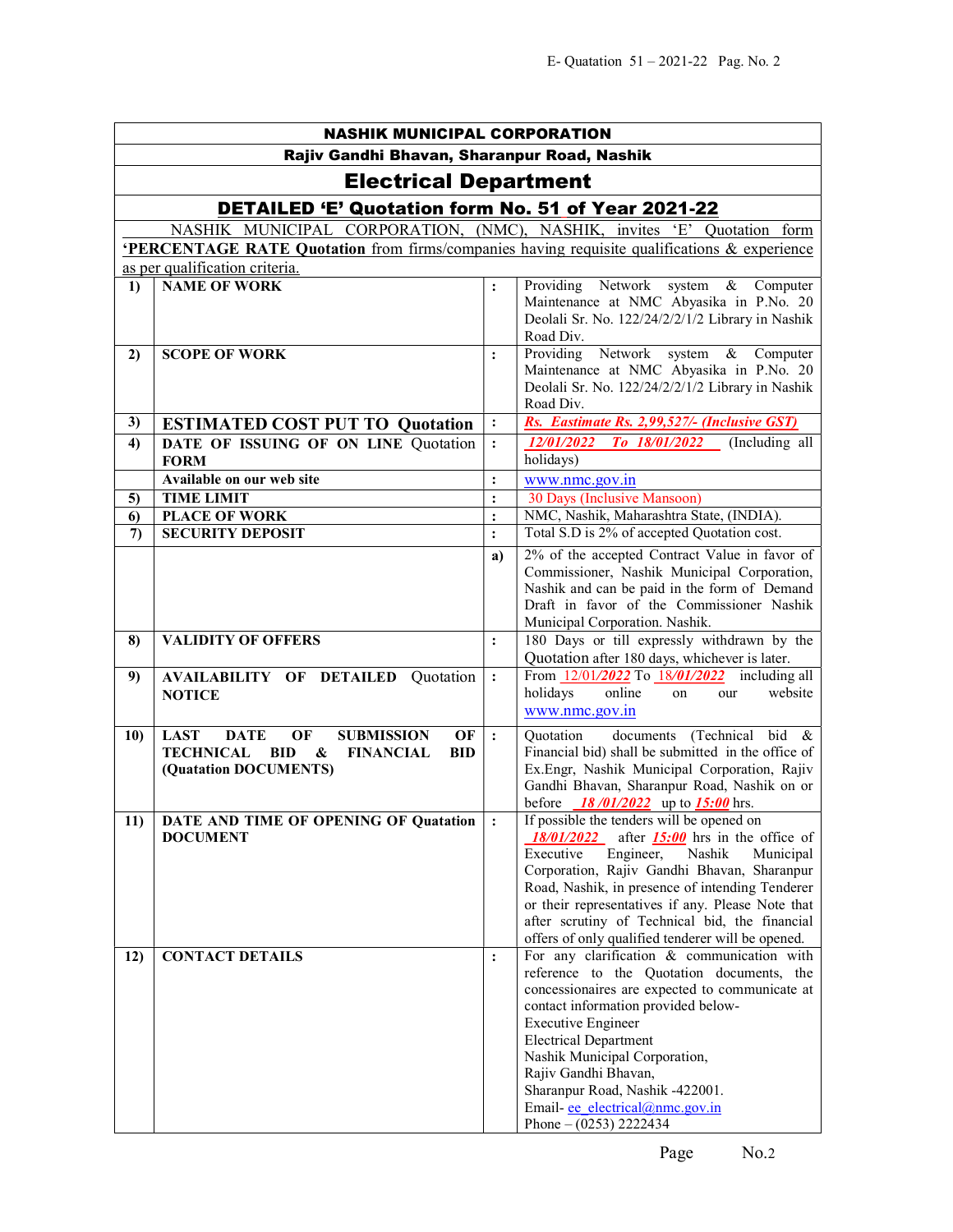|              | TENDERER TO INFORM HIMSELF FULLY:-                                                                                                               |  |  |  |  |
|--------------|--------------------------------------------------------------------------------------------------------------------------------------------------|--|--|--|--|
|              | The Quotation shall be deemed to have fully acquainted himself with the work $\&$ site                                                           |  |  |  |  |
|              | conditions and carefully examined the special conditions, the specifications mentioned for                                                       |  |  |  |  |
|              | the said work, and shall be deemed to have fully informed himself regarding the local                                                            |  |  |  |  |
|              | conditions and various prevailing laws at time beings.                                                                                           |  |  |  |  |
|              | The Quotation shall also be deemed to have fully acquainted with various items involved in the works                                             |  |  |  |  |
|              | and as well as deemed to have fully acquainted himself with the fact that the work is to be carried out in                                       |  |  |  |  |
|              | Nashik Municipal Corporation area. The Quotation should therefore plan his schedule of work properly so as                                       |  |  |  |  |
|              | to complete the work within stipulated time limit. Nashik Municipal Corporation will not be liable for any loss                                  |  |  |  |  |
|              | or damage sustained by the Quatation due to any reason.                                                                                          |  |  |  |  |
|              | Contractor must abide by B1 / Quatation form condition. (Attached separately)<br>i)                                                              |  |  |  |  |
|              | $\overline{ii}$ )<br>Contractor has to download mobile app of NMC Know our works / PMS and has to upload                                         |  |  |  |  |
|              | photo / Video before / during / after the work.                                                                                                  |  |  |  |  |
| 14)          | DEFECT LIABILITY PERIOD (DLP):-                                                                                                                  |  |  |  |  |
|              | Defect liability period for the work is 12 Calendar months & it should be counted after satisfactory                                             |  |  |  |  |
|              | testing and commissioning of all components. And will start after issuing completion certificate from                                            |  |  |  |  |
|              | competent authority. The shall be responsible for maintaining the entire scheme including all labor, material,                                   |  |  |  |  |
|              | supervision etc. repairing, replacing the defective material used in the work at his own cost including cost of                                  |  |  |  |  |
| 15)          | any charges during execution and testing of the scheme.<br>JOINT VENTURE OR ANY TYPE OF CONSORTIUM IS NOT ALLOWED.                               |  |  |  |  |
| 16)          | METHOD OF SUBMISSION OF BOTH THE TECHNICAL BID, FINANCIAL BID & OPENING OF                                                                       |  |  |  |  |
|              | <b>OFFER: - (i.e. Quatation documents.)</b>                                                                                                      |  |  |  |  |
|              | The Quatation documents i.e. technical bid $\&$ financial bid both shall be uploaded only online on or before                                    |  |  |  |  |
|              | specified date & time as prescribed.                                                                                                             |  |  |  |  |
| A)           | <b>TECHNICAL BID:</b>                                                                                                                            |  |  |  |  |
|              | Technical bid shall be uploaded online on the specified web site www.nmc.gov.in All Tenderer are                                                 |  |  |  |  |
|              | requested to upload the requisite documents of Technical bid on the specified web site well in advance prior to                                  |  |  |  |  |
|              | the last date of submission of bid to avoid network congestion.                                                                                  |  |  |  |  |
|              | The Quatation shall upload the scanned copies on website www.nmc.gov.in document as per                                                          |  |  |  |  |
| 1)           | conditions.<br>Certificate as a registered contractor in electrical category with Maharashtra PWD OR CPWD as class 'D'. Valid as on              |  |  |  |  |
|              |                                                                                                                                                  |  |  |  |  |
|              | date.                                                                                                                                            |  |  |  |  |
| 2)           | Valid Electrical contractor's license by Govt. of Maharashtra                                                                                    |  |  |  |  |
| 3)           | Valid PAN registration certificate.                                                                                                              |  |  |  |  |
| 4)           | Valid P.F / EPF Registration certificate.                                                                                                        |  |  |  |  |
| 5)           | Valid GST registration certificate.                                                                                                              |  |  |  |  |
| B)           | <b>FINANCIAL BID:</b>                                                                                                                            |  |  |  |  |
|              | The Quatation shall upload the financial bid on-line only on the specified web-site. www.nmc.gov.in                                              |  |  |  |  |
|              | well in advance prior to the last date & time of submission of financial bid to avoid network congestion./ In                                    |  |  |  |  |
|              | sealed Envelop at NMC office.                                                                                                                    |  |  |  |  |
|              | Tenderers shall quote a firm offer. Conditional offers shall not be considered and shall be treated as non-                                      |  |  |  |  |
|              | responsive and thereof.<br>Tenderers are requested to fill the tender carefully after noting the items and specifications. They are              |  |  |  |  |
|              | informed that no variation in rates etc. shall be allowed on any ground such as clerical mistake.                                                |  |  |  |  |
|              | Misunderstanding etc. after the Quatation has been submitted.                                                                                    |  |  |  |  |
|              | The offer should be based on the scope of work given above and should be inclusive of all taxes of state                                         |  |  |  |  |
|              | and central Govt. applicable levies, duties, insurance and all other charges including traveling, lodging and                                    |  |  |  |  |
|              | boarding or any other expenses of the tenderer and other employees of the Tenderer. NMC will not bear any                                        |  |  |  |  |
|              | expenses other than the cost quoted for the work.                                                                                                |  |  |  |  |
|              | The agreement will have to be carried out on the stamp paper. As per act prevailing Govt. order,                                                 |  |  |  |  |
| $\mathbf{C}$ | required amount of stamp paper will be purchased by the tenderer.<br>CONDITION FOR PAYMENT<br>PERFORMANCE<br>OF<br>ADDITIONAL<br><b>SECURITY</b> |  |  |  |  |
|              | DEPOSIT :-                                                                                                                                       |  |  |  |  |
| 1)           | The contractor shall require to furnish the performance security deposit in the form of demand draft/                                            |  |  |  |  |
|              | FDR/ recoverable Bank Guarantee of Nationalized Bank within 8 days after opening of financial                                                    |  |  |  |  |
|              | envelope (envelope No-2)<br>For Example: If rate are 19% below                                                                                   |  |  |  |  |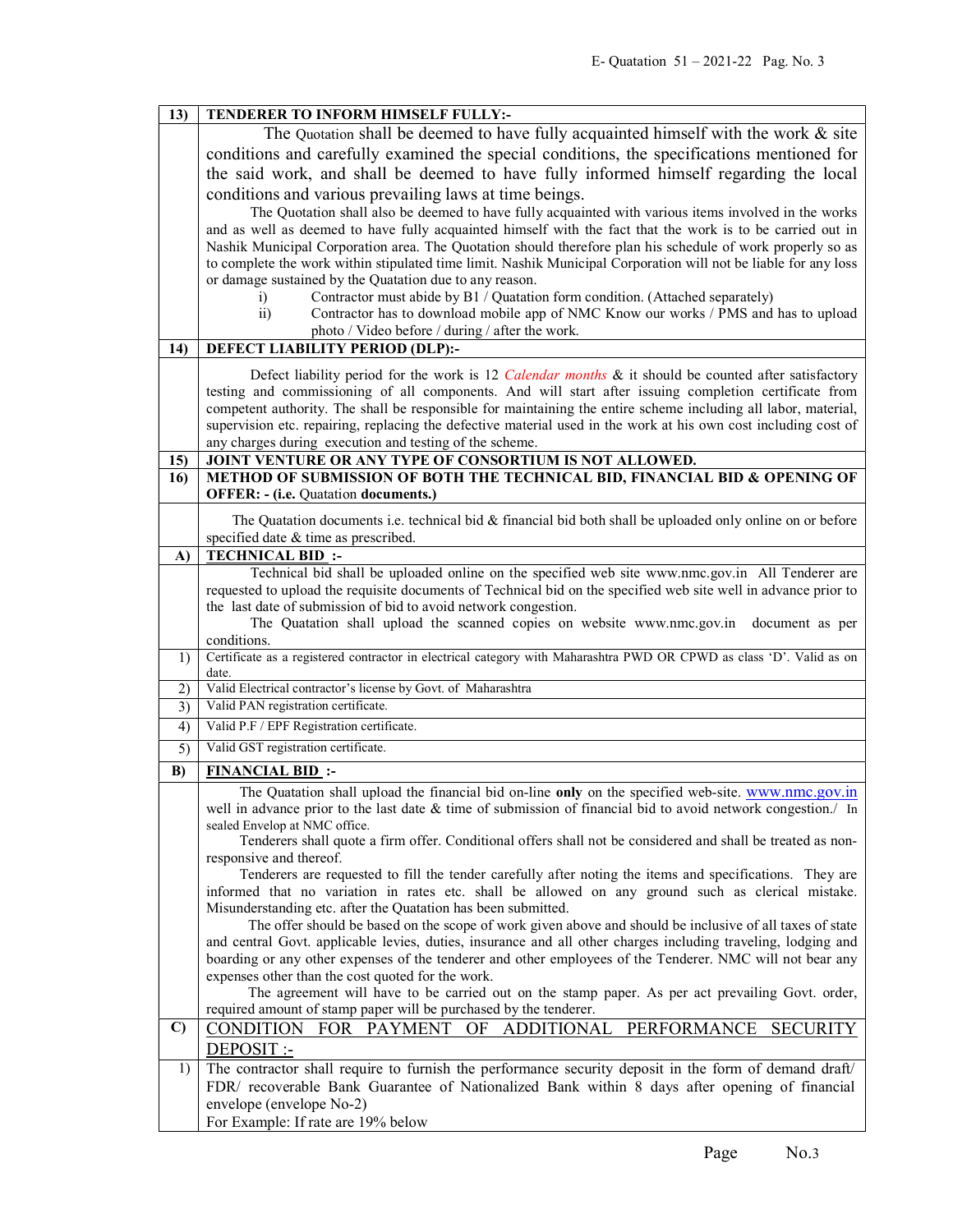|                 | $1\%$ to $10\%$ below<br>$-1\%$                                                                                             |
|-----------------|-----------------------------------------------------------------------------------------------------------------------------|
|                 | $-15\% - 10\% = 5\%$<br>Up to below $15%$                                                                                   |
|                 | $(19\% - 15\% = 4\%)$ $- 4\%$ X 2 = 8%                                                                                      |
|                 | Total PSD $(1+5+8) = 14\%$                                                                                                  |
| 2)              | Additional Performance security of the successful bidder shall be returned immediately upon satisfactory                    |
|                 | completion of work, the certificate of which shall be issued by the EE before releasing the additional security.            |
| 3)              | If the lowest bidder offer is more than 10% below the estimated cost of the tender, tender calling                          |
|                 | authority should be call for the written explanation from this bidder with respect to the planning of execution             |
|                 | of work as the rate quoted by him. Tender calling authority should assure himself about the feasibility of                  |
|                 | planning submitted by the bidder with respect to the quoted rates.                                                          |
| D)              | <b>OPENING OF OFFER:-</b>                                                                                                   |
|                 | Tenders will be opened in the office of Executive Engineer (NMC) as mentioned above                                         |
| i)              | <b>Technical bid:</b> If possible technical bid will be opened to verify its contents as per requirement on specified       |
|                 | date & time. If the various documents do not meet the requirements of the Tender, Tenderer will be                          |
|                 | disqualified, However if the Executive Engineer feels that the Tenderer may be asked to submit the requisite                |
|                 | document within a stipulated time frame at the discretion of opening authority and if the Tenderer fails to                 |
|                 | submit those documents within the stipulated time frame then a note will be recorded accordingly by the                     |
|                 | opening authority and the said Tenderer's offer will not be considered for further action.                                  |
| $\overline{11}$ | Financial Bid: If possible this bid shall be opened on date & time specified of the qualified Tenderer                      |
|                 | only if contents of Technical bid are found acceptable.                                                                     |
|                 | The tendered rate in form B-1 of the tender as percentage above / below the estimated rates put to the tender               |
|                 | the amount shall then be read out.                                                                                          |
| iii)            | NMC is not responsible if due to any reason, tender documents are not uploaded on the last date of                          |
|                 | submission. To avoid network congestion proper care should be taken and may upload tender well in advance                   |
|                 | before last date & time of submission.                                                                                      |
| iv)             | Tenderer and his authorized representative shall remain present with original documents during opening of                   |
|                 | Financial bid.                                                                                                              |
| 17)             | <b>GENERAL CONDITIONS:-</b>                                                                                                 |
| a)              | <b>APPROVALS:-</b>                                                                                                          |
|                 | i)All work shall be carried out as per the specification contained in the standard specification published by               |
|                 |                                                                                                                             |
|                 |                                                                                                                             |
|                 | public works and housing department, Govt. of Maharashtra. In case of the discrepancy decision of the                       |
|                 | Engineer-In-Charge will be Final.                                                                                           |
|                 | ii) All test of pole, Earthing, cable shall be done as per specification in the presence of representative of NMC           |
|                 | & NMC approved third party inspection at Bidder own cost                                                                    |
| b)              | <b>INSURANCE:-</b>                                                                                                          |
|                 | Successful Contractor shall take out necessary Insurance Policy / Policies so as to provide adequate insurance              |
|                 | cover for executive of the awarded contract work from the " Directorate of insurance, Maharashtra state                     |
|                 | Mumbai" only. It's Postal address for correspondence is 264, MHADA, First Floor, Opp. Kalanagar, Bandra                     |
|                 | (East), Mumbai-400051. (Telephone nos. 6438690/6438746, Fax no.6438461).                                                    |
|                 | If the contractor fails to take insurance policy as above within 15 days from the date of work order, 1%                    |
| c)              | amount will be deducted from bill.                                                                                          |
|                 | <b>PAYMENT:-</b><br>i) Contractor shall submit his bills on his own printed form. The manner of preparation of bills should |
|                 | be according to the routine official procedure.                                                                             |
|                 | ii) Payment will be released as per availability of funds and no interest or claim will be paid on account                  |
|                 | of delayed payment.                                                                                                         |
|                 | iii) S.D. will be released after defect liability period.                                                                   |
| d)              | <b>REJECTION OF OFFER:-</b>                                                                                                 |
|                 | The Commissioner, Nashik Municipal Corporation, Nashik reserves the right to reject any or all offers without               |
|                 | assigning any reason thereof.                                                                                               |
|                 |                                                                                                                             |
| e)              | <b>PROGRESS OF WORK:-</b>                                                                                                   |
|                 | The contractor should take site survey within of $0$ (T0) to 3 (T1) days. The contractor must start work within $0$         |
|                 | (T0) to 7 (T2) days and should finish the work within period of 30 to 60 days i.e. (T2 + 30 to 60 days) as per              |
| $\mathbf{f}$    | site requirement.                                                                                                           |
|                 | COMPENSATION & DELAY(Clause 2 of B1/B2 Tender condition applies here):-                                                     |
|                 | i) Compensation & Delay will be levied on the delayed of work within time limit, the penalty will be charged                |
|                 | as per given below<br>from 1 <sup>st</sup> day of work order to $\frac{1}{4}$ <sup>th</sup> period of work order. = nil     |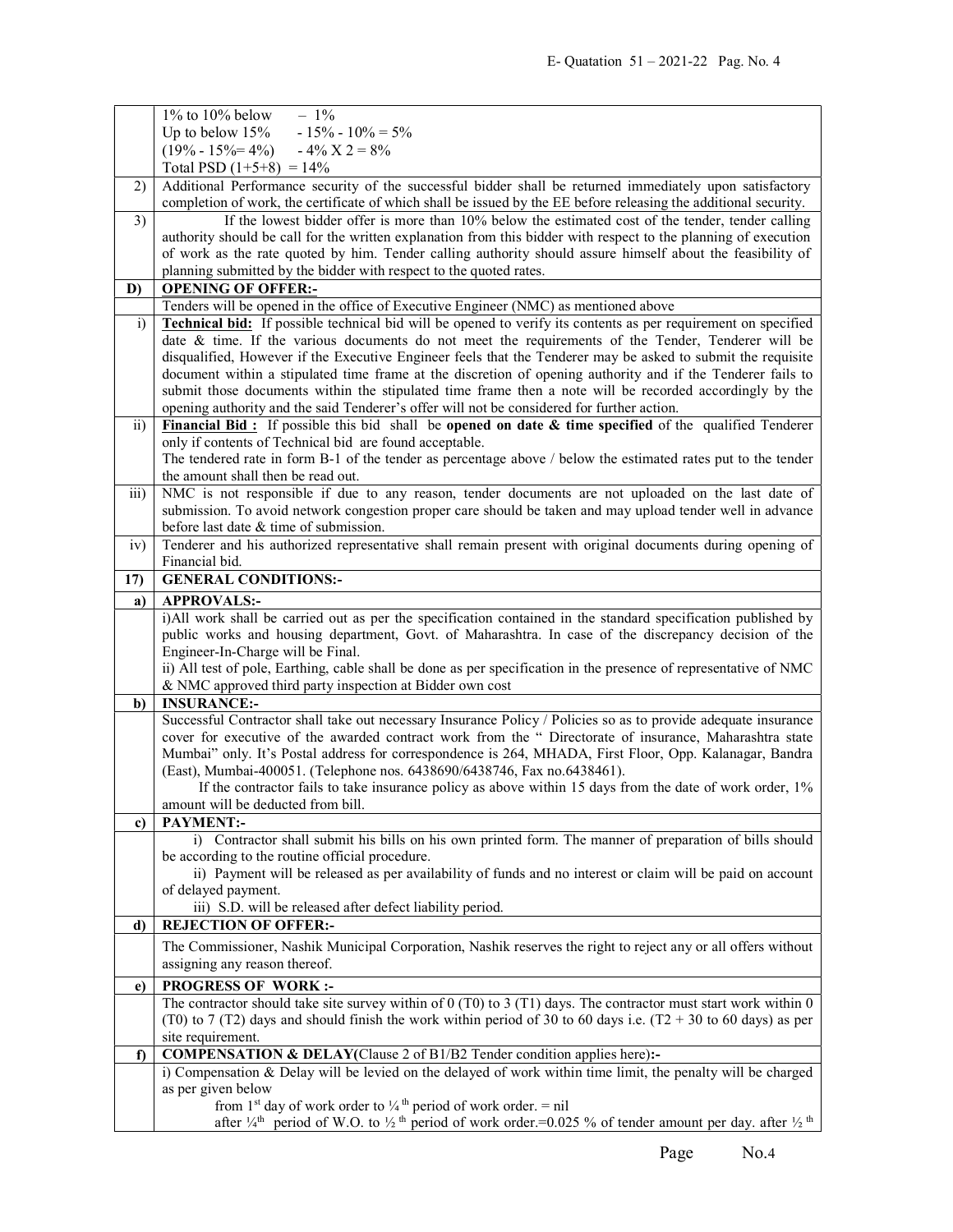|              | period of W.O. to $\frac{3}{4}$ <sup>th</sup> period of work order.=0.05 % of tender amount per day. after $\frac{3}{4}$ <sup>th</sup> period of<br>W.O. to last day of work order.=0.075 % of tender amount per day. After last date of W.O to till the<br>completion day of work. 0.1% of tender amount per day.                                                                                                                                                                                                                                                                                                                                                                                                         |                                                                     |  |  |  |
|--------------|----------------------------------------------------------------------------------------------------------------------------------------------------------------------------------------------------------------------------------------------------------------------------------------------------------------------------------------------------------------------------------------------------------------------------------------------------------------------------------------------------------------------------------------------------------------------------------------------------------------------------------------------------------------------------------------------------------------------------|---------------------------------------------------------------------|--|--|--|
|              | ii) If the material used for work is found of inferior quality or not as per specifications, the tenderer shall<br>replace the fitting within 7 days from date of intimation at the cost $\&$ risk of the tenderer, failing which Earnest<br>Money Deposit & Contract Deposit of the Contractor shall be forfeited & the tenderer shall be liable for penal<br>action, including blacklisting etc. In addition to this for failure, the Earnest Money Deposit & contract<br>deposit, or any fines is imposed by the Municipal Commissioner, the same shall be payable by the tenderer<br>immediately on demand failing which the same shall be recovered from other dues to the tenderer from the<br>Municipal Corporation |                                                                     |  |  |  |
| $\mathbf{g}$ | <b>BLACKLISTING:-</b>                                                                                                                                                                                                                                                                                                                                                                                                                                                                                                                                                                                                                                                                                                      |                                                                     |  |  |  |
|              | i) Forged document are submitted or<br>$\overline{11}$<br>If it becomes responsive on the basis of submission of bogus certificate.<br>iii) In case of non supply of equipment /accessories or supply of substandard quality or supply of equipment /<br>accessories found to have been previously used or having reconditioned part.<br>The successful bidder will have to pay initial deposit 5 % amount of the total cost of his bid as<br>iv)<br>security deposit shall paid in the treasury of N.M.C. within 10 days from the date of communication of<br>acceptance of his offer. Failing which the EMD will be also forfeited at the risk & cost of the tenderer.                                                   |                                                                     |  |  |  |
| h)           | <b>DISPUTE:-</b>                                                                                                                                                                                                                                                                                                                                                                                                                                                                                                                                                                                                                                                                                                           |                                                                     |  |  |  |
|              | The Commissioner, Nashik Municipal Corporation is the sole arbitrator for this work & contract.                                                                                                                                                                                                                                                                                                                                                                                                                                                                                                                                                                                                                            |                                                                     |  |  |  |
| i)           | <b>ACKNOWLEDGING COMMUNICATIONS:-</b>                                                                                                                                                                                                                                                                                                                                                                                                                                                                                                                                                                                                                                                                                      |                                                                     |  |  |  |
|              | Every Communication from the Executive Engineer (Ele.) Nashik Municipal Corporation of Nashik to the<br>tenderer should be acknowledging by the tenderer with the signature of authorized person and with official<br>rubber stamp of the tenderer.                                                                                                                                                                                                                                                                                                                                                                                                                                                                        |                                                                     |  |  |  |
| j)           | JURISDICTION OF COURTS NASHIK ONLY:-                                                                                                                                                                                                                                                                                                                                                                                                                                                                                                                                                                                                                                                                                       |                                                                     |  |  |  |
| $\bf k$      | <b>TAXES AND DUTIES:-</b>                                                                                                                                                                                                                                                                                                                                                                                                                                                                                                                                                                                                                                                                                                  |                                                                     |  |  |  |
|              | The rates quoted by the tenderer should inclusive of all duties, levies taxes including GST.                                                                                                                                                                                                                                                                                                                                                                                                                                                                                                                                                                                                                               |                                                                     |  |  |  |
| $\mathbf{D}$ | <b>FORCE MAJEURE CLAUSE:-</b>                                                                                                                                                                                                                                                                                                                                                                                                                                                                                                                                                                                                                                                                                              |                                                                     |  |  |  |
|              | It is at desecration of NMC authority to imposed force majeure clause and thereof.                                                                                                                                                                                                                                                                                                                                                                                                                                                                                                                                                                                                                                         |                                                                     |  |  |  |
|              |                                                                                                                                                                                                                                                                                                                                                                                                                                                                                                                                                                                                                                                                                                                            | Sd                                                                  |  |  |  |
|              |                                                                                                                                                                                                                                                                                                                                                                                                                                                                                                                                                                                                                                                                                                                            | <b>Executive Engineer</b>                                           |  |  |  |
|              |                                                                                                                                                                                                                                                                                                                                                                                                                                                                                                                                                                                                                                                                                                                            |                                                                     |  |  |  |
|              | Signature and Stamp                                                                                                                                                                                                                                                                                                                                                                                                                                                                                                                                                                                                                                                                                                        | <b>Electrical Department</b><br><b>Nashik Municipal Corporation</b> |  |  |  |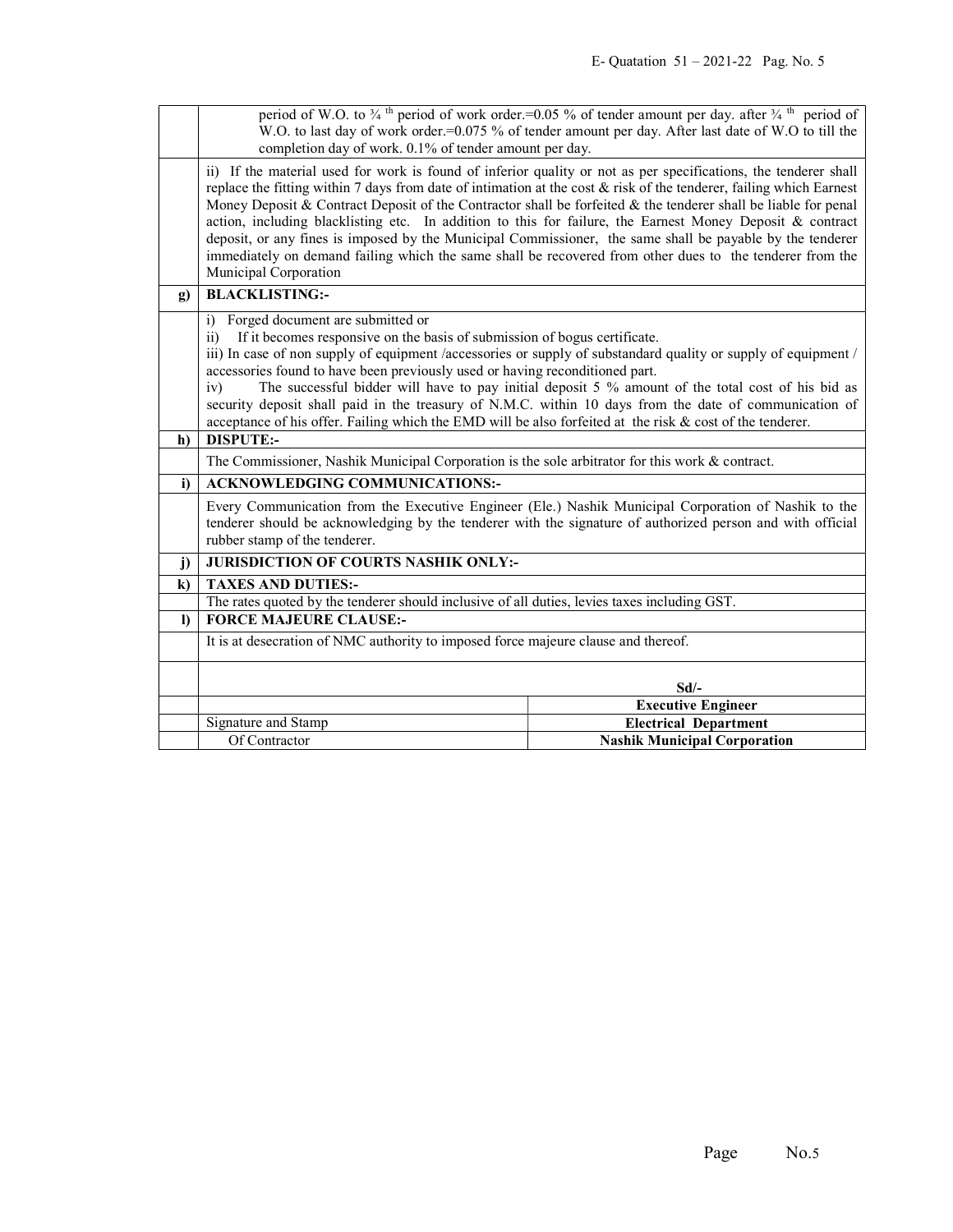## NASHIK MUNICIPAL CORPORATION ELECTRICAL DEPARTMENT

'E' Quotation form No. 51 (2021-22)

Name of work:- Providing Network system & Computer Maintenance at NMC Abyasika in P.No. 20 Deolali Sr. No. 122/24/2/2/1/2 Library in Nashik Road Div.

Estimate Cost put Rs.299527/-<br>
Time limit :- 30 Days

SCHEDULE 'B' OF B- 1 'E' QUOTATION FORM

| Sr.<br>N <sub>o</sub> | Description                                                                                                                                                                                                                  | Qty |            | Rate | Per  | Total |
|-----------------------|------------------------------------------------------------------------------------------------------------------------------------------------------------------------------------------------------------------------------|-----|------------|------|------|-------|
| $\mathbf{1}$          | $1 - 9 - 25$<br>Point wiring in PVC trunking (casing-<br>capping) with $1.5$ sq.mm ( $2+1E$ ) FR grade<br>copper wire, modular type switch,<br>earthing and required accessories as per<br>specification No: WG-PW/SW        | 20  | <b>Nos</b> | 464  | Each | 9280  |
| 2                     | $1 - 9 - 14$<br>Wiring for plug on board with Switch<br>socket concealed type, copper wiring and<br>earthing and with modular accessories as<br>per specification No: WG-PW/CW                                               | 5   | <b>Nos</b> | 481  | Each | 2405  |
| 3                     | $1 - 9 - 19$<br>Point wiring for independent plug in PVC<br>trunking (casingcapping) with 1.5 sq.mm<br>FRLSH grade copper wire, flush type<br>switch, earthing and required accessories<br>as per specification No: WG-PW/SW | 5   | <b>Nos</b> | 377  | Each | 1885  |
| 4                     | $1 - 10 - 21$<br>Supplying & installing HDMI cable low<br>voltage grade as per specification as per<br>specifications having 3 mtr cord length<br>with male/female 19pin HDMI connectors<br>as per requirements complete.    | 1   | <b>Nos</b> | 1132 | Each | 1132  |
| 5                     | $1 - 6 - 3$<br>Supplying $&$ erecting mains with $2x2.5$<br>sq.mm. and earth wire 1.5 sq.mm FR PVC<br>copper wire, in HMS PVC conduit min.<br>20mm dia, as per specification No: WG-<br>MA/PC.                               | 160 | Mtr        | 133  | Mtr  | 21280 |
| 6                     | $1 - 8 - 1$<br>Supplying and erecting ISI mark modular<br>type switch 6A / 10A duly erected on<br>provided plate and box with wiring<br>connections complete.                                                                | 20  | <b>Nos</b> | 70   | Each | 1400  |
| $\tau$                | $1 - 8 - 10$<br>Supplying and erecting ISI mark modular<br>type 3 pin 6A multi sockets with safety<br>shutter, duly erected on provided plate<br>and box with wiring connections<br>complete.                                | 20  | <b>Nos</b> | 113  | Each | 2260  |
| 8                     | $1 - 8 - 6$<br>Supplying and erecting ISI mark modular<br>type switch 16 / 20 A with indicator, duly<br>erected on provided plate and box with<br>wiring connections complete                                                | 10  | <b>Nos</b> | 134  | Each | 1340  |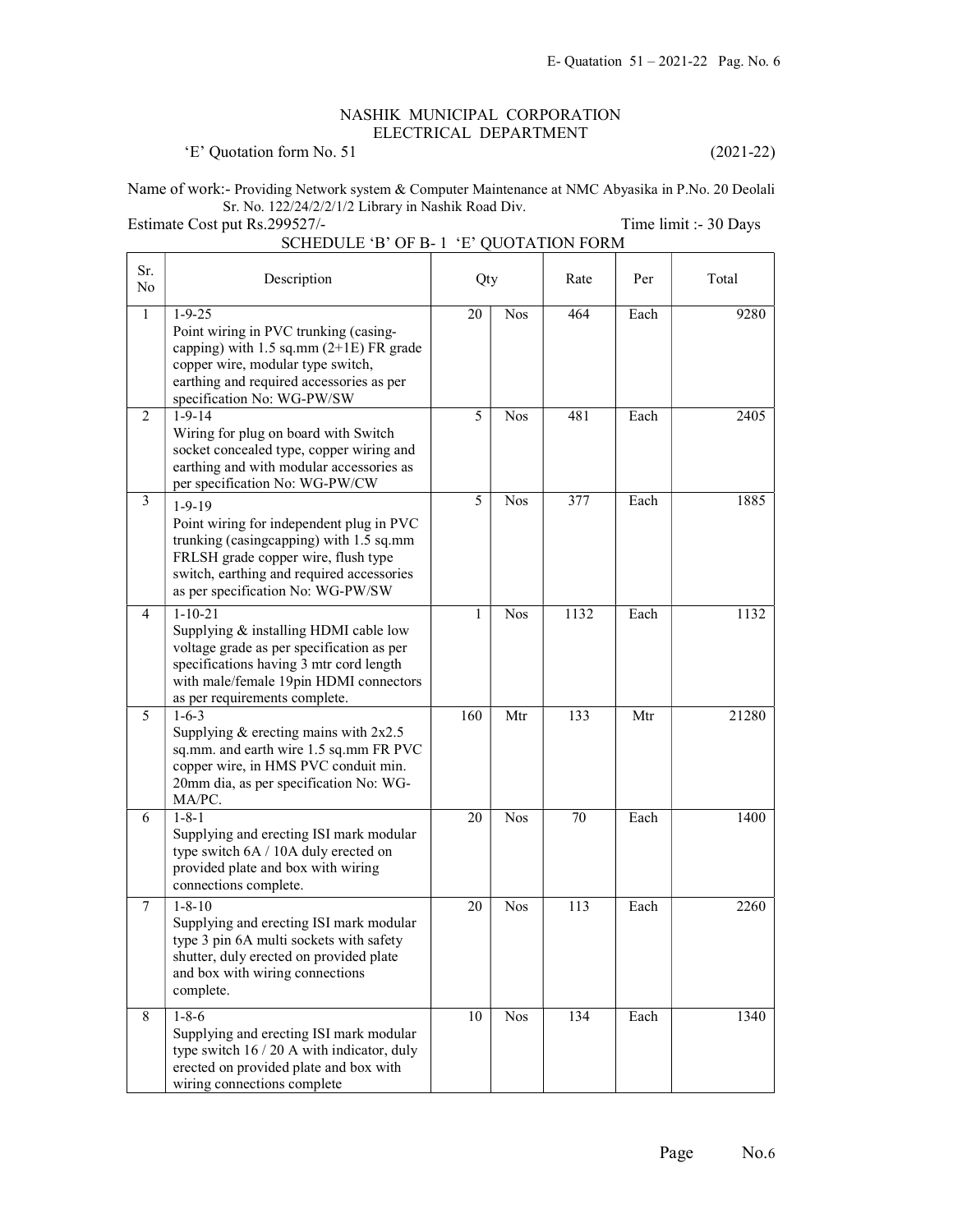| Sr.<br>No      | Description                                                                                                                                                                                                                                                                                     | Qty                     |            | Rate | Per  | Total |
|----------------|-------------------------------------------------------------------------------------------------------------------------------------------------------------------------------------------------------------------------------------------------------------------------------------------------|-------------------------|------------|------|------|-------|
| $\overline{9}$ | $1 - 8 - 11$<br>Supplying and erecting ISI mark modular<br>type 3 pin 6 / 16A multi socket with<br>safety shutter, duly erected on provided<br>plate and box with wiring connections<br>complete.                                                                                               | 10                      | <b>Nos</b> | 166  | Each | 1660  |
| 10             | $1 - 8 - 23$<br>Supplying and erecting ISI mark modular<br>type (two module) electronic step<br>regulator for fan, duly erected on provided<br>plate and box with wiring connections<br>complete. Note: Add Rs 57/- for<br>additional two module box with double<br>mounting plate if required. | 8                       | <b>Nos</b> | 368  | Each | 2944  |
| 11             | $1 - 8 - 24$<br>Supplying and erecting ISI mark modular<br>type blanking plate one module, duly<br>erected on provided plate & box.                                                                                                                                                             | 12                      | <b>Nos</b> | 19   | Each | 228   |
| 12             | $1 - 8 - 27$<br>Supplying and erecting PVC Surface<br>modular switch box with double mounting<br>plate for 2 modules duly erected.                                                                                                                                                              | 10                      | <b>Nos</b> | 129  | Each | 1290  |
| 13             | $1 - 8 - 30$<br>Supplying and erecting PVC Surface<br>modular switch box with double mounting<br>plate for 6 modules duly erected.                                                                                                                                                              | $\overline{\mathbf{3}}$ | <b>Nos</b> | 224  | Each | 672   |
| 14             | $1 - 8 - 31$<br>Supplying and erecting PVC Surface<br>modular switch box with double mounting<br>& front plate for 8 modules complete duly<br>connected.                                                                                                                                        | 5                       | <b>Nos</b> | 256  | Each | 1280  |
| 15             | $1 - 8 - 32$<br>Supplying and erecting PVC Surface<br>modular switch box with double mounting<br>plate for 12 modules duly erected.                                                                                                                                                             | 5                       | <b>Nos</b> | 330  | Each | 1650  |
| 16             | $2 - 1 - 23$<br>Supplying & erecting LED 20W tube light<br>fitting (4 feet) with aluminium housing,<br>heat sink, integrated HF electronic driver<br>complete                                                                                                                                   | 15                      | <b>Nos</b> | 926  | Each | 13890 |
| 17             | $2 - 13 - 6$<br>Supplying and erecting 'B' grade G.I.<br>pipe / M.S. pipe down rod duly painted<br>for fan complete erected with PVC three<br>core flexible cable 1 sq. mm copper PVC<br>wire.                                                                                                  | 8                       | <b>Nos</b> | 218  | Each | 1744  |
| 18             | $2 - 12 - 13$<br>Supplying and erecting fresh air cum<br>exhaust fan of light duty 250 V A.C. 50<br>cycles 300mm. 1400 RPM rust proof<br>body & blades, wire mesh, duly erected in<br>an approved manner.                                                                                       | $\overline{\mathbf{3}}$ | <b>Nos</b> | 1346 | Each | 4038  |
| 19             | $2 - 12 - 3$<br>Supplying and erecting regular/standard<br>model ceiling fan of 1400mm. sweep<br>complete erected in position as per<br>specification no. FG-FN/CF                                                                                                                              | 8                       | <b>Nos</b> | 1998 | Each | 15984 |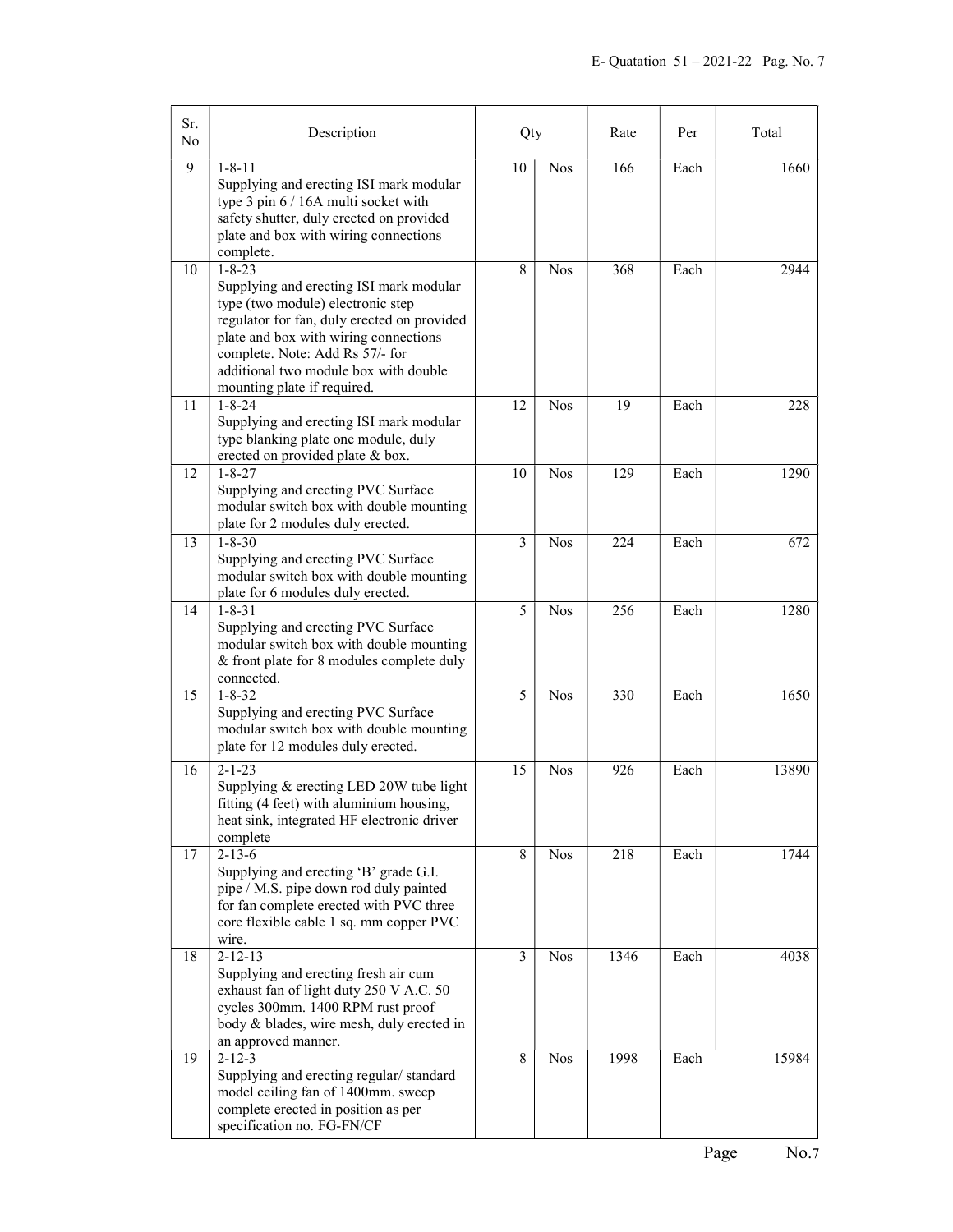| Sr.<br>No. | Description                                                                                                                                                           | Qty            |            | Rate       | Per  | Total |
|------------|-----------------------------------------------------------------------------------------------------------------------------------------------------------------------|----------------|------------|------------|------|-------|
| 20         | $1 - 2 - 11$<br>Supplying and erecting PVC trunking<br>(PVC casing-neapping) of size 32 mm<br>with accessories on wall/ceiling as per<br>specification No: WG-MA/CON. | 80             | Mtr        | 45         | Mtr  | 3600  |
| 21         | $1 - 12 - 3$<br>Supplying & installing UTP networking<br>cat-6 cable suitable for LAN / WAN<br>Computer net-working as per<br>specification no. WG-COC/NC complete.   | 140            | Mtr        | 72         | Mtr  | 10080 |
| 22         | $1 - 14 - 2$<br>Supplying and fixing tool-less<br>Information Outlet (Ethernet)<br>flush/surface type in provided modular<br>box as per specification no. WG-NAS/IO   | $\overline{7}$ | <b>Nos</b> | 448        | Each | 3136  |
| 23         | $1 - 14 - 3$<br>Supplying and fixing tool-less shutter<br>keystone jack (RJ-45) in provided Patch<br>Panel complete as per specification no.<br>WGNAS/KJ              | 7              | <b>Nos</b> | 104        | Each | 728   |
| 24         | $1 - 8 - 47$<br>Supplying and erecting PVC Surface<br>modular double mounting plate 2 modules<br>complete duly erected.                                               | $\overline{7}$ | <b>Nos</b> | 75         | Each | 525   |
| 25         | $1 - 12 - 9$<br>Supplying and fixing 3 meter length, UTP<br>patch cord of Cat 6 type in position as per<br>specification No. WG-COC/PC                                | 7              | <b>Nos</b> | 312        | Each | 2184  |
| 26         | MR.<br>Supplying, fixing, and configuring Multi<br>Biometric T & A and Access Control<br>System                                                                       | 1              | <b>Nos</b> | 42500      | Each | 42500 |
| 27         | MR<br>PC Maintaince Formating                                                                                                                                         | 8              | <b>Nos</b> | 650        | Each | 5200  |
| 28         | <b>MR</b><br>Supplying and fixing 1 meter length,<br>VGA Cable.                                                                                                       | 8              | <b>Nos</b> | 350        | Each | 2800  |
| 29         | MR<br>Supplying and fixing 1 meter length,<br>Power Cord                                                                                                              | 8              | <b>Nos</b> | 350        | Each | 2800  |
| 30         | MR<br>Supplying and fixing 18.5inch LED<br>Monitor.                                                                                                                   | 3              | <b>Nos</b> | 12500      | Each | 37500 |
| 31         | <b>MR</b><br>Supplying and fixing 2TB HDD                                                                                                                             | $\overline{2}$ | <b>Nos</b> | 8250       | Each | 16500 |
| 32         | <b>MR</b><br>Supplying and fixing RAM                                                                                                                                 | $\overline{2}$ | <b>Nos</b> | 2850       | Each | 5700  |
| 33         | MR<br>Supplying and fixing Keyboard                                                                                                                                   | 5              | <b>Nos</b> | 400        | Each | 2000  |
| 34         | MR<br>Supplying and fixing Mouse                                                                                                                                      | 8              | <b>Nos</b> | <b>200</b> | Each | 1600  |
| 35         | MR<br>Supplying and fixing SMPS                                                                                                                                       | 2              | <b>Nos</b> | 2550       | Each | 5100  |
| 36         | <b>MR</b><br>Dismentalling Old Camera, Wires and<br>reInstallation new location ,Testing &                                                                            | 16             | <b>Nos</b> | 2100       | Each | 33600 |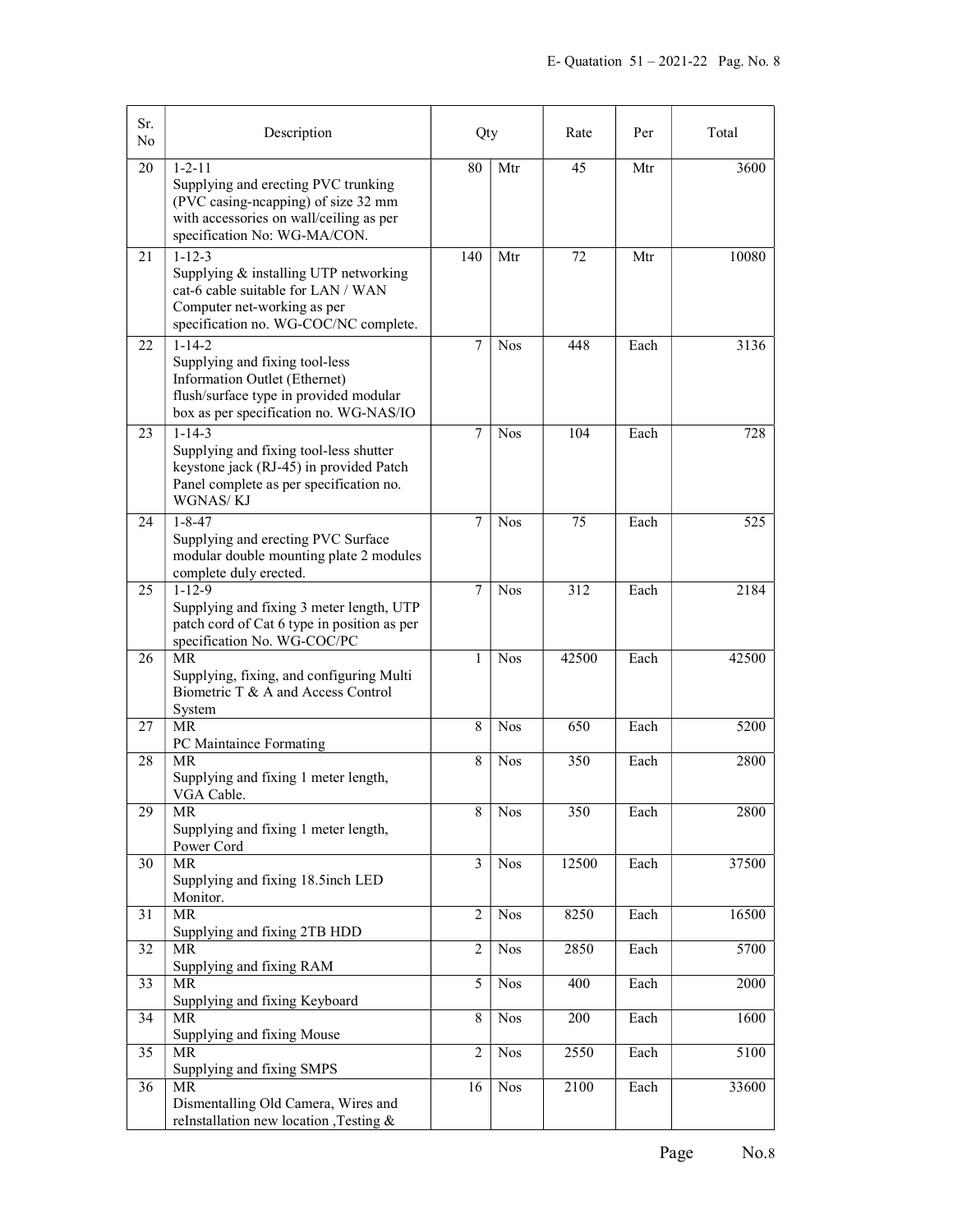| Sr.<br>N <sub>o</sub> | Description          | Qty |        | Rate | Per   | Total  |
|-----------------------|----------------------|-----|--------|------|-------|--------|
|                       | Commisioning of CCTV |     |        |      |       |        |
| 37                    | MR<br>CCTV Cable 3+1 | 230 | Mtr    | 24   | Mtr   | 5520   |
|                       |                      |     |        |      | Total | 267435 |
|                       | GST (12%)            |     |        |      | 32092 |        |
| <b>Total Amount</b>   |                      |     | 299527 |      |       |        |

I /We are hereby agreed to exeute the above work at  $\%$  above / below (In words ……..……… ……………………………… perecent ) the estimated rates.

Signature & stamp of Contractor

 Sd/- Executive Engineer (Ele.) Nashik Municipal Corporation,